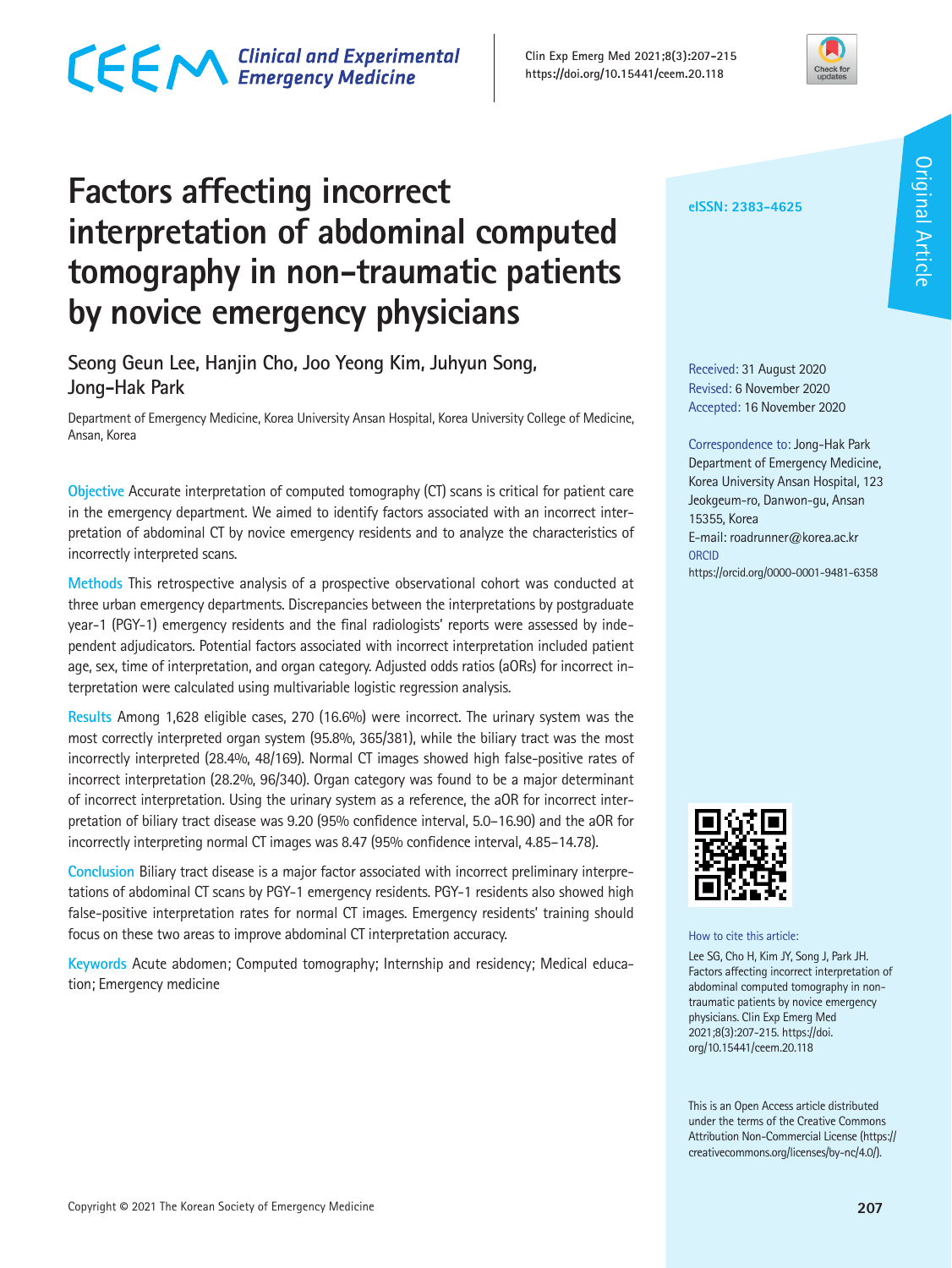### **Capsule Summary**

### **What is already known**

*With increased usage of computed tomography (CT), it has become more important than ever to accurately interpret a computed tomography (CT) image. There have been some studies on discrepancies in interpretation between radiology specialists and other department residents, but there has been no research on a checklist-based CT learning program for residents.* 

### **What is new in the current study**

*This study showed a major factor associated with novice postgraduate year-1 (PGY-1) emergency residents' incorrect interpretation for abdominal CT scans is biliary tract disease, and also showed high false-positive interpretation rates for normal CT images in PGY-1 emergency residents.* 

### **INTRODUCTION**

Acute abdominal pain is one of the most common patient complaints, and it accounts for 11% to 12% of all patients who visit the emergency department (ED) each year.<sup>1</sup> Performing a proper differential diagnosis is critical for the management of these patients, and abdominal computed tomography (CT) is often essential to this process. CT has been shown to be superior to other diagnostic methods for patients presenting to the ED with trauma, acute abdominal pain, or for geriatric patient evaluation.<sup>2-4</sup> Several studies have since reported the increased utilization of CT in the adult ED.5-7

Today, it has become more important than ever to interpret a CT scan accurately given the clinical repercussions of its use; CT is a high-value diagnostic tool that is used with an increased frequency and has a potential impact on patient care and disposition. However, many hospitals do not always have a radiologist available. Therefore, the ability of emergency physicians to interpret CT findings appropriately is critical in the patient care process, and efforts to reduce interpretation errors are necessary. Identifying factors that affect incorrect interpretations of abdominal CT and addressing them in educational programs may help improve the interpretation capability of physicians in training.

Some studies have reported on discrepancies in interpretation between radiology specialists and residents of other departments, but there has been no research on a checklist-based CT learning program for residents. This study aimed to identify the factors that are mainly associated with the incorrect interpretation of abdominal CT by novice postgraduate year-1 (PGY-1) residents in a checklist-based learning program.<sup>8,9</sup> We also analyzed the characteristics of incorrectly interpreted CT.

### **METHODS**

### **Study design and setting**

A convenience sample of patients who visited the ED and underwent abdominal CT from March 2016 to February 2018 was included in this retrospective analysis of a prospective observational cohort. During this study period, a checklist-based CT learning program for PGY-1 residents had been in place in the EDs of three tertiary academic hospitals (Appendix 1). The checklists were revised over time by resident educational staff during the study pe $riod<sup>8,9</sup>$  based on the frequencies and diagnoses of the CT scans performed in the ED. The checklist was completed by the PGY-1 residents in the checklist-based CT learning program immediately after the CT scan. The three hospitals operate EDs with approximately 50,000 to 60,000 patient visits per year and run a 4-year resident training program, during which time the residents circulate between each hospital. This study conformed with the ethical norms and standards as set out in the Declaration of Helsinki. The institutional review board of Korea University Ansan Hospital approved the study (AS15030). The requirement for informed consent was waived by the board, as this study was performed as part of an education program.

### **Study protocol**

We included patients who visited the ED and underwent an abdominal CT examination, as ordered by a PGY-1 resident, during their ED stay. CT images were excluded if interpretations from both a board-certified radiologist and an ED PGY-1 resident were not available. Patients who visited the ED for trauma, those who underwent imaging as part of a routine disease follow-up for the evaluation of postoperative complications, and patients under 15 years of age were also excluded from the analysis. Fig. 1 shows a schematic flow chart of the study. The CT protocols ranged from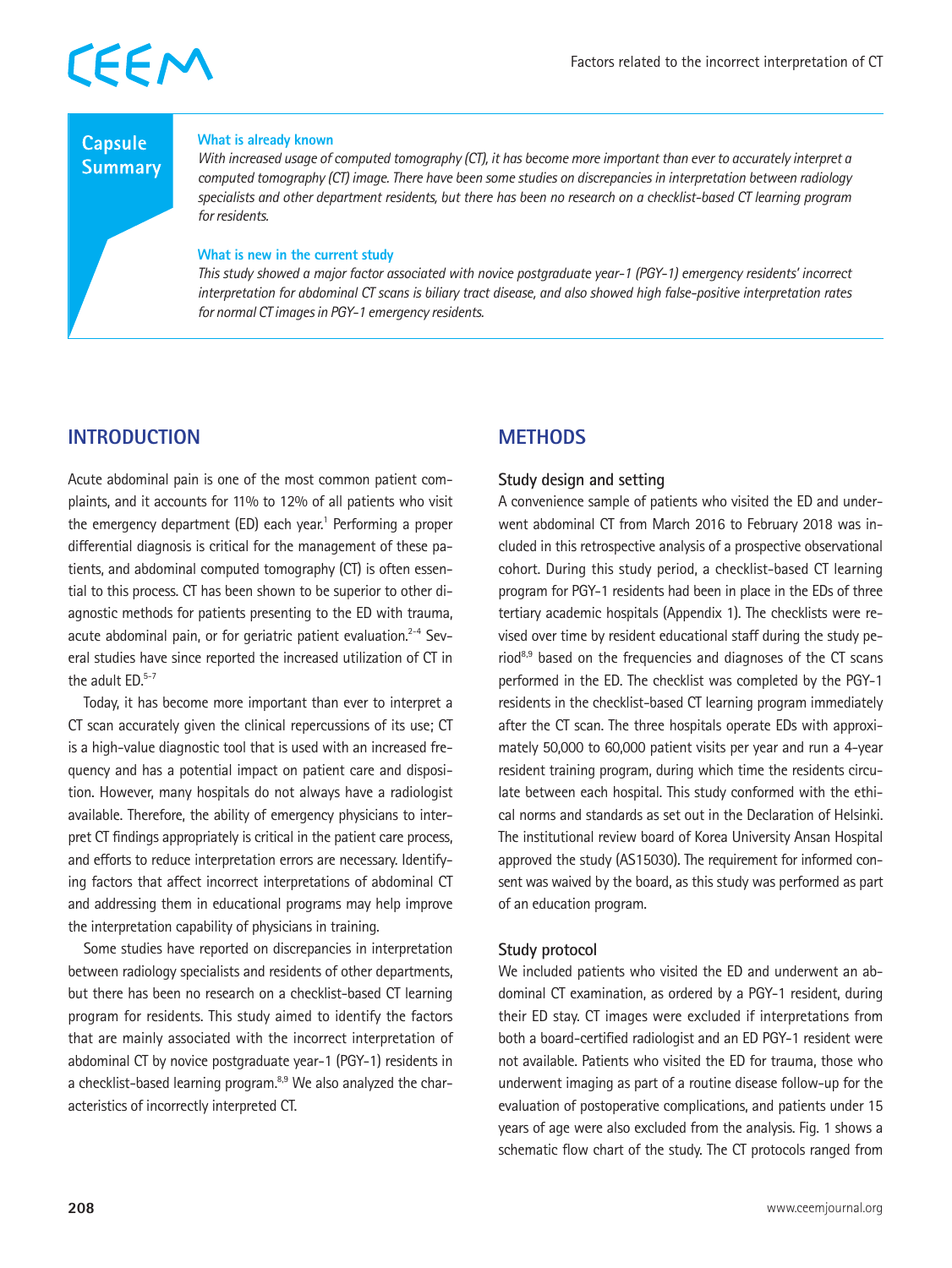## EEM



**Fig. 1.** Flow chart showing enrollment for the study. CT, computed tomography.

non-contrast to intravenous contrast-enhanced three-phase scans depending on the clinically suspected disease entity. CT scanners with 64 or 256 detector rows were used.

### **Outcome measures**

A trained researcher (registered nurse) entered the results from the checklists recorded by the PGY-1 and the radiologists' reports into a database. Variables in the database included patients' age, sex, time of interpretation (on-duty vs. off-duty; on-duty time was defined as 8 a.m. to 5 p.m., weekday vs. weekend), reason for the visit, chief complaints, suspected disease, and interpretations by the PGY-1 resident and radiologist. Two board-certified emergency physicians independently assessed the discrepancies between the interpretations of PGY-1 residents and radiologists. The assessors also evaluated whether a resident's interpretation was clinically acceptable, despite not being identical to that of a radiologist. When the assessors were not in agreement, the decision was discussed among the assessors until a consensus was reached.

The assessors determined the interpretations as either correct or incorrect. Interpretations were judged to be correct if both were identical and clinically acceptable, while any other case was defined as incorrect. Incorrect interpretations were further divided into three subgroups: false negative, false positive, and misinterpretation. A false negative was defined as interpreting an abnormal CT image as normal, and a false positive was defined as interpreting a normal CT image as abnormal. Misinterpretation was defined as the PGY-1 resident correctly identifying that the CT was abnormal but incorrectly identifying the pathological lesion.

### **Data analysis**

The distributions of categorical data are presented as percentages. Continuous variables that were not normally distributed were presented as medians with interquartile ranges. Categorical variables were compared using the chi-squared test, and continuous variables were evaluated using the Wilcoxon rank sum test. To assess inter-rater agreement, Cohen's kappa coefficient was calculated; its value ranged from 0 (perfect discordance) to 1 (perfect accordance). Multivariable logistic regression analysis was performed to evaluate the factors associated with incorrect interpretation; the model was adjusted for potential confounders such as patient age, sex, time of interpretation, and organ systems. Data analyses were performed using RStudio ver. 3.5.1 (RStudio Inc., Boston, MA, USA), and P-values <0.05 were considered statistically significant.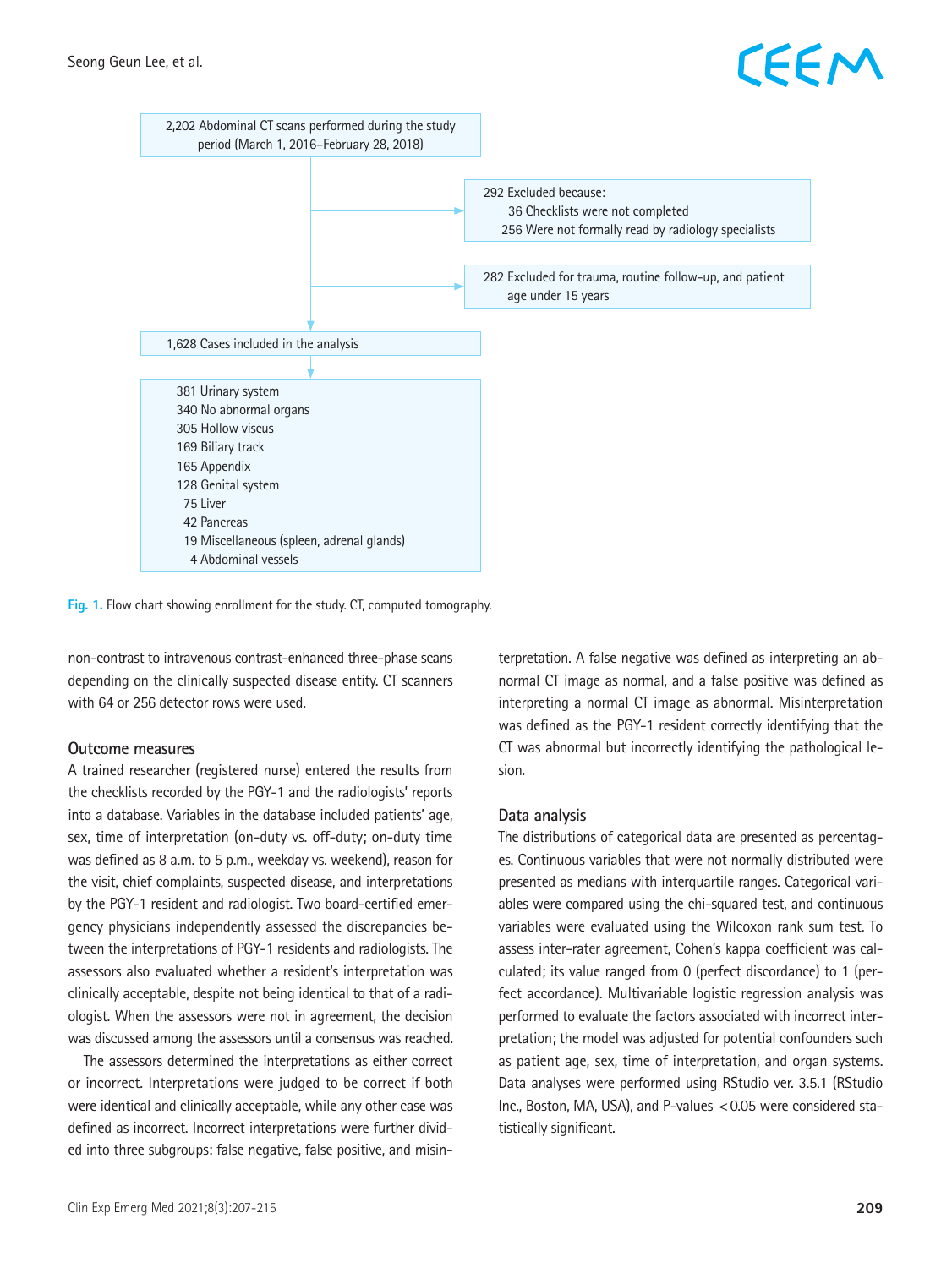## CEEM **RESULTS**

### **Baseline characteristics of enrolled patients**

During the study period, 2,202 abdominal CT scans were performed in the ED. Of these, several were excluded because checklists were not completed ( $n=36$ ), scans were not formally read by radiology specialists ( $n=256$ ), or they involved cases of patients with trauma, patients who underwent routine disease follow-up, or patients who were under 15 years of age (total, n=282). Ultimately, 1,628 checklists completed by PGY-1 emergency residents were included in the analysis (Fig. 1).

Among the 1,628 CT scans, 1,358 (83.4%) were assessed as correct and 270 (16.6%) were incorrect. The incorrect interpretation rates for female and male patients were 19.6% (158/808) and 13.7% (112/820), respectively. Interpretation accuracy varied widely across organ categories (Fig. 2). The biliary tract is the organ system that was most frequently incorrectly interpreted (28.4%, 48/169). The second highest incorrect interpretation rate occurred in cases of no abnormal organs (28.2%, 96/340). The urinary system was the most correctly interpreted organ system (95.8%, 365/381).

There were no significant differences between the two groups regarding characteristics (age, duty time [on-duty vs. off-duty], and day of the week [weekday vs. weekend or holiday]). PGY-1 residents also displayed non-significant heterogeneity in their CT interpretation ability (Table 1).

### **Characteristics of incorrect interpretation**

Table 2 shows the characteristics of incorrect interpretation ac-

cording to organ categories. In the misinterpretation subgroup, the organ system incorrectly interpreted most frequently was the biliary tract (28.9%, 43/149). Hollow viscus disease had the highest proportion of incorrect interpretations in both the false negative (24.0%, 6/25) and false positive (32.3%, 31/96) groups.

### **Factors affecting the accuracy of novice emergency residents' CT interpretations**

Multivariable logistic regression analysis, which was used to analyze the factors that affected incorrect interpretations, showed that organ categories were the major determinants of incorrect interpretation (Fig. 3). Patient age, sex, and the time of interpretation did not affect the interpretation status.

In descending order, the statistically significant adjusted odds ratios for incorrect interpretation by organ systems are as follows: biliary tract, no abnormal organs, liver, genital system, hollow viscus, and pancreas, with the urinary system as the reference.

### **DISCUSSION**

Biliary tract disease was found to be a major factor associated with the incorrect preliminary interpretation of abdominal CTs, among various confounders such as patient age, sex, and time of interpretation. We did not find any association between incorrect interpretations and duty time or weekend duty. An accurate and confident interpretation of normal CT images must be ensured for high-quality emergency care. However, ED residents showed high false-positive interpretation rates of normal CT images.



Although the use of CT as a diagnostic tool has increased be-

Fig. 2. Preliminary interpretation accuracy across organ categories. <sup>a)</sup>Includes spleen, adrenal glands, etc.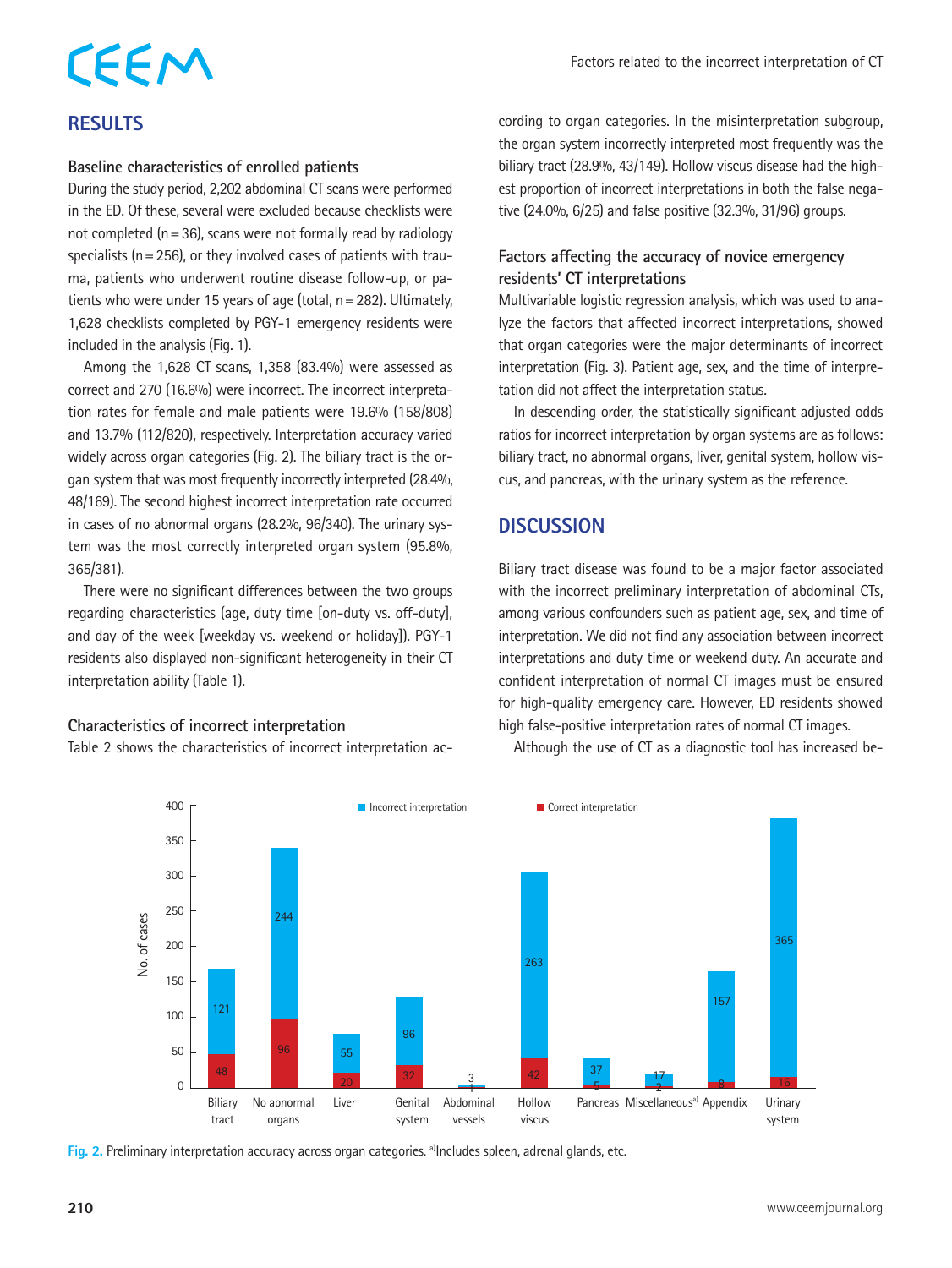### **Table 1.** Baseline characteristics of enrolled patients

| Characteristics                 | Total $(n = 1,628)$ | Correct interpretation (n = 1,358) | Incorrect interpretation $(n=270)$ |
|---------------------------------|---------------------|------------------------------------|------------------------------------|
| Age (yr)                        | 47 (32.0-60.5)      | 47 (34.0-62.0)                     | 47 (31.0-60.0)                     |
| < 60                            | 1,191 (73.2)        | 995 (73.3)                         | 196 (72.6)                         |
| $\geq 60$                       | 437 (26.8)          | 363 (26.7)                         | 74 (27.4)                          |
| Sex                             |                     |                                    |                                    |
| Male                            | 820 (50.4)          | 708 (52.1)                         | 112 (41.5)                         |
| Female                          | 808 (49.6)          | 650 (47.9)                         | 158 (58.5)                         |
| Location of pain                |                     |                                    |                                    |
| Lower abdomen                   | 518 (31.8)          | 444 (32.7)                         | 74 (27.4)                          |
| Upper abdomen                   | 312 (19.2)          | 237 (17.5)                         | 75 (27.8)                          |
| Flank                           |                     |                                    |                                    |
| Right                           | 167 (10.2)          | 150 (11.0)                         | 17(6.3)                            |
| Left                            | 148(9.1)            | 143 (10.5)                         | 5(1.8)                             |
| Whole abdomen                   | 164(10.1)           | 132 (9.7)                          | 32 (11.9)                          |
| Others (nonspecific pain, etc.) | 319 (19.6)          | 252 (18.6)                         | 67(24.8)                           |
| Organ category                  |                     |                                    |                                    |
| Urinary system                  | 381 (23.4)          | 365 (26.9)                         | 16(5.9)                            |
| Hollow viscus                   | 305(18.7)           | 263 (19.4)                         | 42 (15.6)                          |
| <b>Biliary tract</b>            | 169 (10.4)          | 121 (8.9)                          | 48 (17.8)                          |
| Appendix                        | 165 (10.1)          | 157 (11.6)                         | 8(3.0)                             |
| Genital system                  | 128(7.9)            | 96(7.1)                            | 32 (11.8)                          |
| Liver                           | 75 (4.6)            | 55 (4.0)                           | 20(7.4)                            |
| Pancreas                        | 42(2.6)             | 37(2.7)                            | 5(1.8)                             |
| Miscellaneous <sup>a)</sup>     | 19(1.2)             | 17(1.2)                            | 2(0.7)                             |
| Abdominal vessels               | 4(0.2)              | 3(0.2)                             | 1(0.4)                             |
| No abnormal organs              | 340 (20.9)          | 244 (18.0)                         | 96 (35.6)                          |
| Time of CT interpretation       |                     |                                    |                                    |
| On-duty timeb)                  | 632 (38.8)          | 536 (39.5)                         | 96 (35.6)                          |
| Off-duty time                   | 996 (61.2)          | 822 (60.5)                         | 174 (64.4)                         |
| Weekdays                        | 1,035 (63.6)        | 877 (64.6)                         | 158 (58.5)                         |
| Weekend (or holidays)           | 593 (36.4)          | 481 (35.4)                         | 112(41.5)                          |
| Reader                          |                     |                                    |                                    |
| PGY-A                           | 256 (15.7)          | 216 (15.9)                         | 40 (14.8)                          |
| PGY-B                           | 244 (15.0)          | 209 (15.4)                         | 35(12.9)                           |
| PGY-C                           | 243 (14.9)          | 201 (14.8)                         | 42 (15.6)                          |
| PGY-D                           | 224(13.8)           | 183(13.5)                          | 41(15.2)                           |
| PGY-E                           | 185 (11.4)          | 151(11.1)                          | 34(12.6)                           |
| PGY-F                           | 180 (11.1)          | 153 (11.3)                         | 27 (10.0)                          |
| PGY-G                           | 167 (10.2)          | 140 (10.3)                         | 27 (10.0)                          |
| PGY-H                           | 129 (7.9)           | 105(7.7)                           | 24(8.9)                            |

Values are presented as median (interquartile range) or number (%).

CT, computed tomography; PGY, postgraduate year-1 resident.

a)Includes the spleen, adrenal glands, etc.  $b$ On-duty time was defined as 8 a.m. to 5 p.m.

cause of its accessibility and convenience within the ED, there are few educational programs that help novice emergency physicians improve their interpretation capability. We developed a checklistbased learning program, revised over time, to enable novice emergency residents to interpret CT images easily.<sup>8,9</sup>

Diagnostic errors are among the main causes of medical malpractice, and they can lead to adverse outcomes such as treatment delay, maltreatment, unnecessary use of medical resources, and patient disability or death.<sup>10,11</sup> As diagnostic technologies evolve, the CT scan has been shown to have great advantages in the ED, such as an increased level of diagnostic certainty and use in early decision-making and formulation of treatment plans.<sup>12</sup> The ability to interpret abdominal CT images correctly is important for accurate and rapid decision-making in the ED, where highly heterogeneous patients, including mild to critically ill, trauma, pediatric, and geriatric patients, visit simultaneously.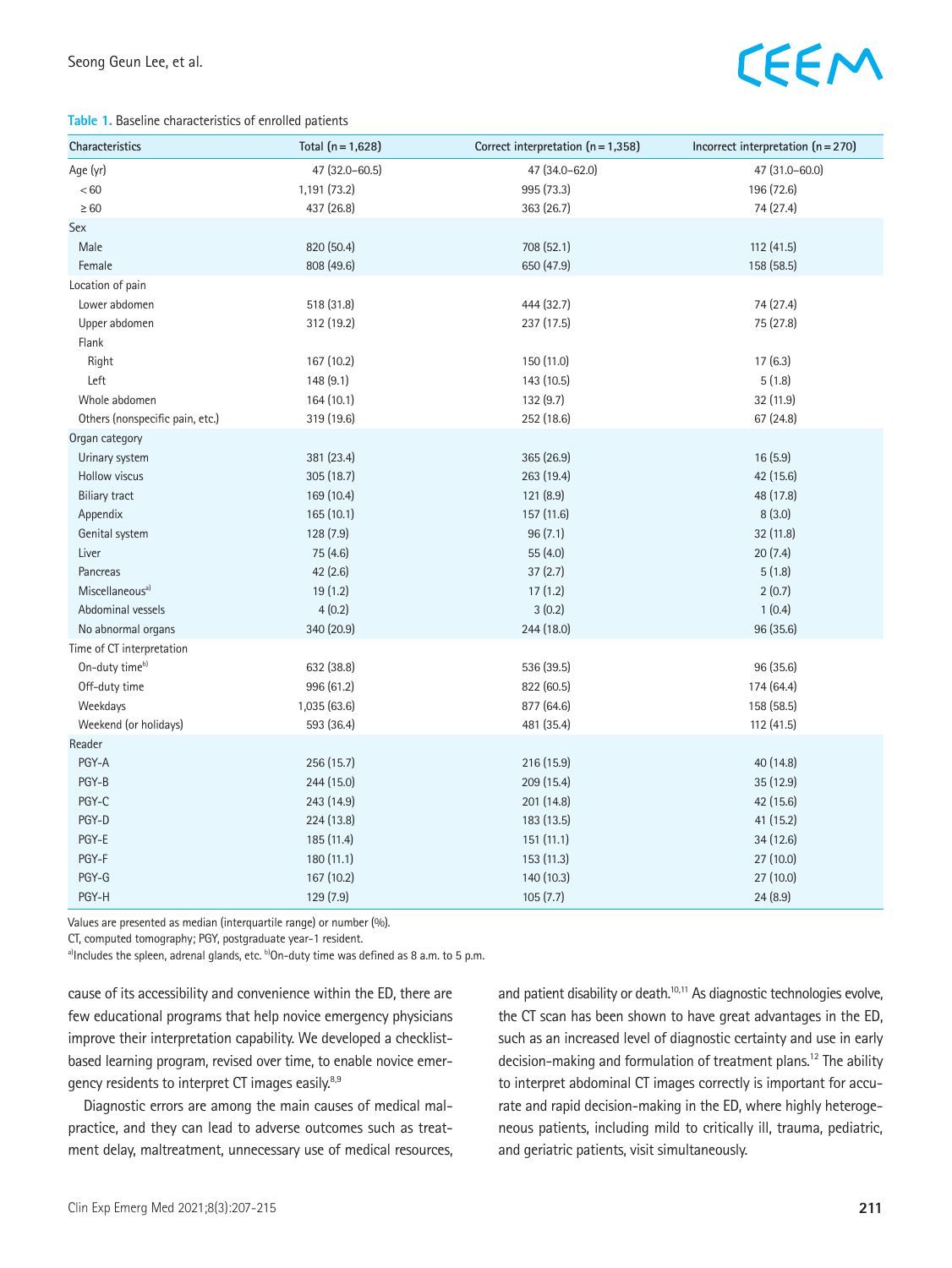Most previous studies examined the discrepancies in interpretation between radiology specialists and radiology residents. The overall discrepancy rate varied from 1% to 10% depending on the type of modality (CT or magnetic resonance imaging) and body parts scanned.<sup>13-17</sup> In our study, the discrepancy rate between pre-

**Table 2.** Subgroup analysis of incorrect interpretations according to organ category

|                             | Radiologic<br>abnormality                          | No radiologic<br>abnormality             |                                            |
|-----------------------------|----------------------------------------------------|------------------------------------------|--------------------------------------------|
| Organ categories            | Misinterpreta-<br>tion <sup>a)</sup> ( $n = 149$ ) | False negative <sup>b)</sup><br>$(n=25)$ | False positive <sup>c)</sup><br>$(n = 96)$ |
| Urinary system              | 13(8.7)                                            | 3(12.0)                                  | 13(13.5)                                   |
| Appendix                    | 6(4.0)                                             | 2(8.0)                                   | 9(9.4)                                     |
| Miscellaneous <sup>d)</sup> | 1(0.7)                                             | 1(4.0)                                   | 4(4.2)                                     |
| Pancreas                    | 4(2.7)                                             | 1(4.0)                                   | 2(2.1)                                     |
| Hollow viscus               | 36(24.1)                                           | 6(24.0)                                  | 31(32.3)                                   |
| Genital system              | 27(18.1)                                           | 5(20.0)                                  | 13(13.5)                                   |
| Abdominal vessels           | 0(0)                                               | 1(4.0)                                   | 1(1.0)                                     |
| Liver                       | 19 (12.8)                                          | 1(4.0)                                   | 11(11.5)                                   |
| Biliary tract               | 43 (28.9)                                          | 5(20.0)                                  | 12 (12.5)                                  |

Values are presented as number (%).

a)Misinterpretation: computed tomography was correctly identified as abnormal, but residents did not correctly identify the pathologic lesion. b)False negative interpretation: abnormal computed tomography, interpreted as normal. <sup>c)</sup>False positive interpretation: normal computed tomography, interpreted as abnormal. d)Includes the spleen, adrenal glands, etc.

liminary interpretations by novice emergency residents and the final radiologists' reports was 16.6%, which was higher than that of previous studies. This is most probably due to differences in the experience and level of education of the residents included in the study with respect to CT interpretation.

False-positive interpretation rates were also higher in our study than in previous studies.<sup>17</sup> This could be explained by several possible reasons, one of which might be the residents' experience levels. Resident learner feedback revealed that PGY-1 residents are often not fully confident about their interpretations and show a tendency to fill in the checklist with any findings related to the chief complaint. Another possible reason is that emergency physicians are clinicians who encounter patients firsthand. Therefore, they are prone to interpreting diagnostic images with the underlying assumption that there must be a pathologic lesion to be found. Radiologists, on the other hand, often take an objective approach to image interpretation. This result shows that the ability to identify normal CT images, an aspect that is often overlooked in emergency care, requires improvement and is a potential training goal for novice emergency residents. False-positive interpretations can lead to unnecessary laboratory tests, incorrect disposition, and increased ED stay.

Ruutiainen et al. found that major discrepancies increased significantly during the final two hours of consecutive overnight call

|                             | Unadjusted |                | Adjusted <sup>a)</sup> |                |                                   |    |
|-----------------------------|------------|----------------|------------------------|----------------|-----------------------------------|----|
|                             | 0R         | 95% CI         | 0 <sub>R</sub>         | 95% CI         |                                   |    |
| Organ categories            |            |                |                        |                |                                   |    |
| Urinary system              | ref        |                | ref                    |                |                                   |    |
| Appendix                    | 1.16       | $0.49 - 2.77$  | 1.08                   | $0.45 - 2.59$  |                                   |    |
| Miscellaneous <sup>b)</sup> | 2.68       | $0.57 - 12.62$ | 2.67                   | $0.57 - 12.59$ |                                   |    |
| Pancreas                    | 3.08       | $1.07 - 8.89$  | 3.09                   | $1.07 - 8.94$  |                                   |    |
| Hollow viscus               | 3.64       | $2.00 - 6.62$  | 3.49                   | $1.92 - 6.36$  |                                   |    |
| Genital system              | 7.60       | $4.01 - 14.43$ | 6.16                   | $3.16 - 12.02$ |                                   |    |
| Abdominal vessel            | 7.60       | $0.75 - 77.20$ | 7.03                   | $0.68 - 72.29$ |                                   |    |
| Liver                       | 8.30       | $4.05 - 16.97$ | 8.23                   | $4.02 - 16.87$ |                                   |    |
| Biliary tract               | 9.05       | 4.96-16.52     | 9.20                   | $5.00 - 16.90$ |                                   |    |
| No abnormal organs          | 8.98       | $5.16 - 15.61$ | 8.47                   | 4.85-14.78     |                                   |    |
| Age                         |            |                |                        |                |                                   |    |
| < 60                        | ref        |                | ref                    |                |                                   |    |
| $\geq 60$                   | 1.03       | $0.77 - 1.38$  | 0.91                   | $0.66 - 1.25$  |                                   |    |
| Sex                         |            |                |                        |                |                                   |    |
| Male                        | ref        |                | ref                    |                |                                   |    |
| Female                      | 1.54       | $1.17 - 2.00$  | 1.32                   | $0.99 - 1.78$  |                                   |    |
| Time of interpretation      |            |                |                        |                |                                   |    |
| On-duty time <sup>c)</sup>  | ref        |                | ref                    |                |                                   |    |
| Off-duty time               | 1.18       | $0.90 - 1.55$  | 1.10                   | $0.83 - 1.46$  |                                   |    |
|                             |            |                |                        |                | $1$ (aOR)<br>$\overline{4}$<br>16 | 64 |

**Fig. 3.** Results of the multivariable logistic regression analysis for incorrect interpretation. OR, odds ratio; CI, confidence interval; ref, reference; aOR, adjusted odds ratio. <sup>a</sup>The logistic regression model was adjusted for age, sex, and time of interpretation. <sup>b</sup>lncludes the spleen, adrenal glands, etc. <sup>c</sup>On-duty time is defined as 8 a.m. to 5 p.m.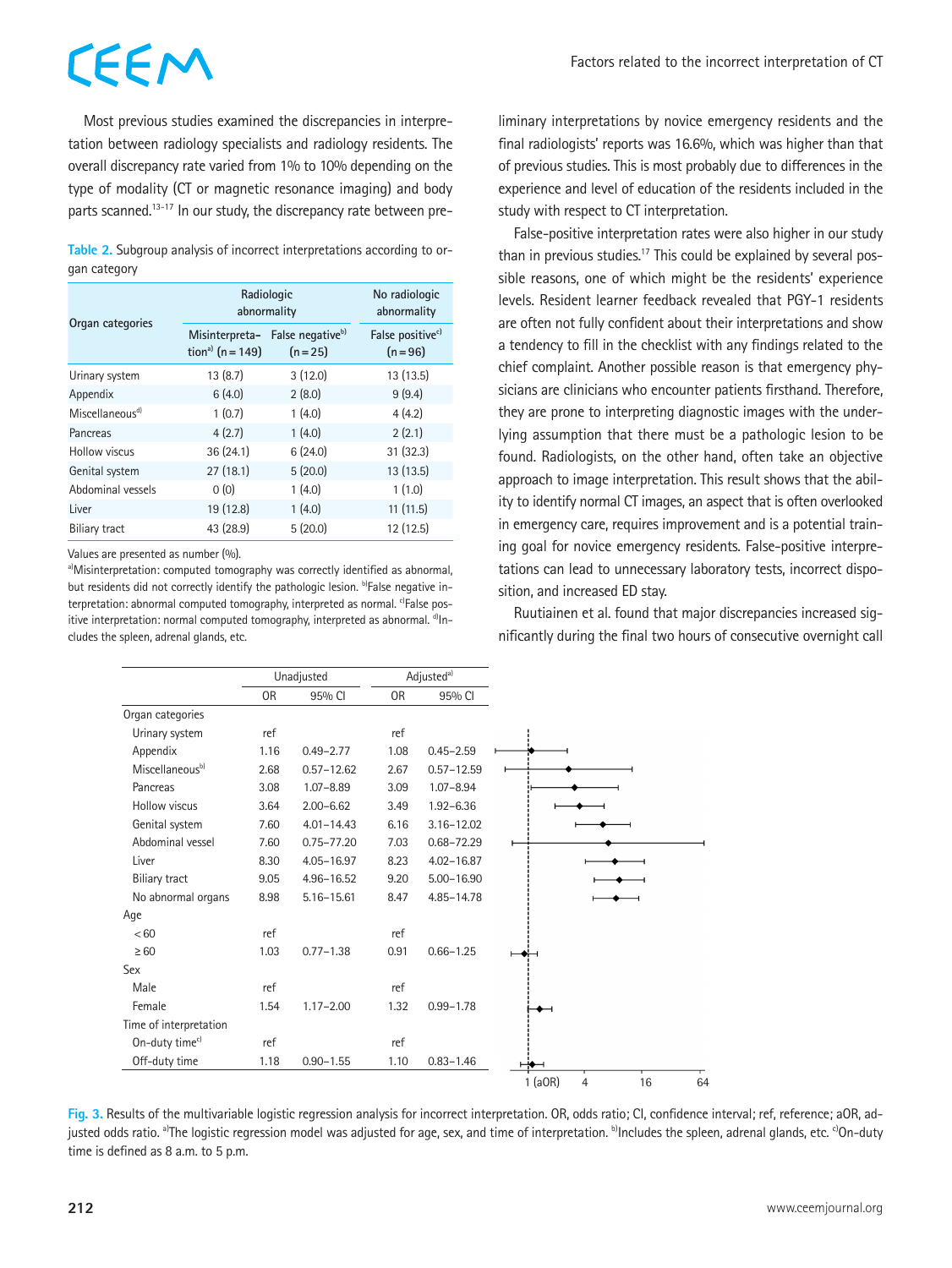shifts and that this finding could be related to either fatigue or circadian desynchronization.18 However, in our study, we did not find any statistically significant relationship between incorrect interpretations and shift time or holiday and weekend duty.

This study has several limitations. First, the degree of subjectivity in the assessment of checklists cannot be ruled out. One of the most important prerequisites of this study is consistency among assessors. Although a high agreement rate of judgment supports the objectivity of our outcome measure, we cannot completely discount the subjective nature of human assessment. To mitigate this, we analyzed 100 pilot test cases and conducted extensive discussions. There was a 91.5% agreement in the assessment with substantial inter-rater reliability (kappa=0.75; 95% confidence interval, 0.70–0.80).<sup>19</sup> Second, the checklist alone may not always accurately reflect the residents' interpretation abilities. The checklist was developed to have a simple and focused format for user convenience, compliance, and rapid completion. Therefore, it may not be appropriate to judge PGY-1 residents' image interpretation skills based on checklist accuracy alone. However, it is a quick, objective assessment tool, and its data can be coded and compared against radiologists' reports. Third, for abdominal CT interpretations, there may be differences in interpretation results depending on the residents' training periods.<sup>8</sup> However, the monthly analysis could not be performed for the residents in this study. Fourth, whether the CT scan was enhanced with contrast could affect residents' preliminary interpretation. However, the number of cases of non-enhanced CT in our study was very small, so the presence of contrast was not included as a study variable. Finally, ED patient characteristics may vary by region, culture, insurance, institute, and country, thereby reducing the generalizability of our findings.

In conclusion, the presence of biliary tract disease is a major factor associated with the incorrect preliminary interpretation of abdominal CT scans by PGY-1 ED residents. Furthermore, no association was found between incorrect interpretations and the time of interpretation. Additionally, PGY-1 residents showed high false-positive interpretation rates for normal CT images. These are two areas on which emergency residents' training should focus to improve abdominal CT interpretation accuracy and the quality of emergency care.

### **CONFLICT OF INTEREST**

No potential conflict of interest relevant to this article was reported.

### **REFERENCES**

- 1. Bhuiya FA, Pitts SR, McCaig LF. Emergency department visits for chest pain and abdominal pain: United States, 1999-2008. NCHS Data Brief 2010:1-8.
- 2. Rosen MP, Sands DZ, Longmaid HE 3rd, Reynolds KF, Wagner M, Raptopoulos V. Impact of abdominal CT on the management of patients presenting to the emergency department with acute abdominal pain. AJR Am J Roentgenol 2000;174: 1391-6.
- 3. Abujudeh HH, Kaewlai R, McMahon PM, et al. Abdominopelvic CT increases diagnostic certainty and guides management decisions: a prospective investigation of 584 patients in a large academic medical center. AJR Am J Roentgenol 2011;196: 238-43.
- 4. Gardner CS, Jaffe TA, Nelson RC. Impact of CT in elderly patients presenting to the emergency department with acute abdominal pain. Abdom Imaging 2015;40:2877-82.
- 5. Boone JM, Brunberg JA. Computed tomography use in a tertiary care university hospital. J Am Coll Radiol 2008;5:132-8.
- 6. Broder J, Warshauer DM. Increasing utilization of computed tomography in the adult emergency department, 2000-2005. Emerg Radiol 2006;13:25-30.
- 7. Oh HY, Kim EY, Cho J, et al. Trends of CT use in the adult emergency department in a tertiary academic hospital of Korea during 2001-2010. Korean J Radiol 2012;13:536-40.
- 8. Song JH, Cho H, Park JH, et al. Learning curve and period of experience required for the competent diagnosis of acute appendicitis using abdominal computed tomography: a prospective observational study. Clin Exp Emerg Med 2017;4:222-31.
- 9. Suh JY, Song JH, Moon SW, et al. Current state of abdominal computed tomography performed in emergency department of a tertiary university hospital and development of a preliminary interpretation checklist. J Korean Soc Emerg Med 2016; 27:336-44.
- 10. Walsh JN, Knight M, Lee AJ. Diagnostic errors: impact of an educational intervention on pediatric primary care. J Pediatr Health Care 2018;32:53-62.
- 11. Singh H, Sittig DF. Advancing the science of measurement of diagnostic errors in healthcare: the Safer Dx framework. BMJ Qual Saf 2015;24:103-10.
- 12. Rosen MP, Siewert B, Sands DZ, Bromberg R, Edlow J, Raptopoulos V. Value of abdominal CT in the emergency department for patients with abdominal pain. Eur Radiol 2003;13:418-24.
- 13. Strub WM, Vagal AA, Tomsick T, Moulton JS. Overnight resident preliminary interpretations on CT examinations: should the process continue? Emerg Radiol 2006;13:19-23.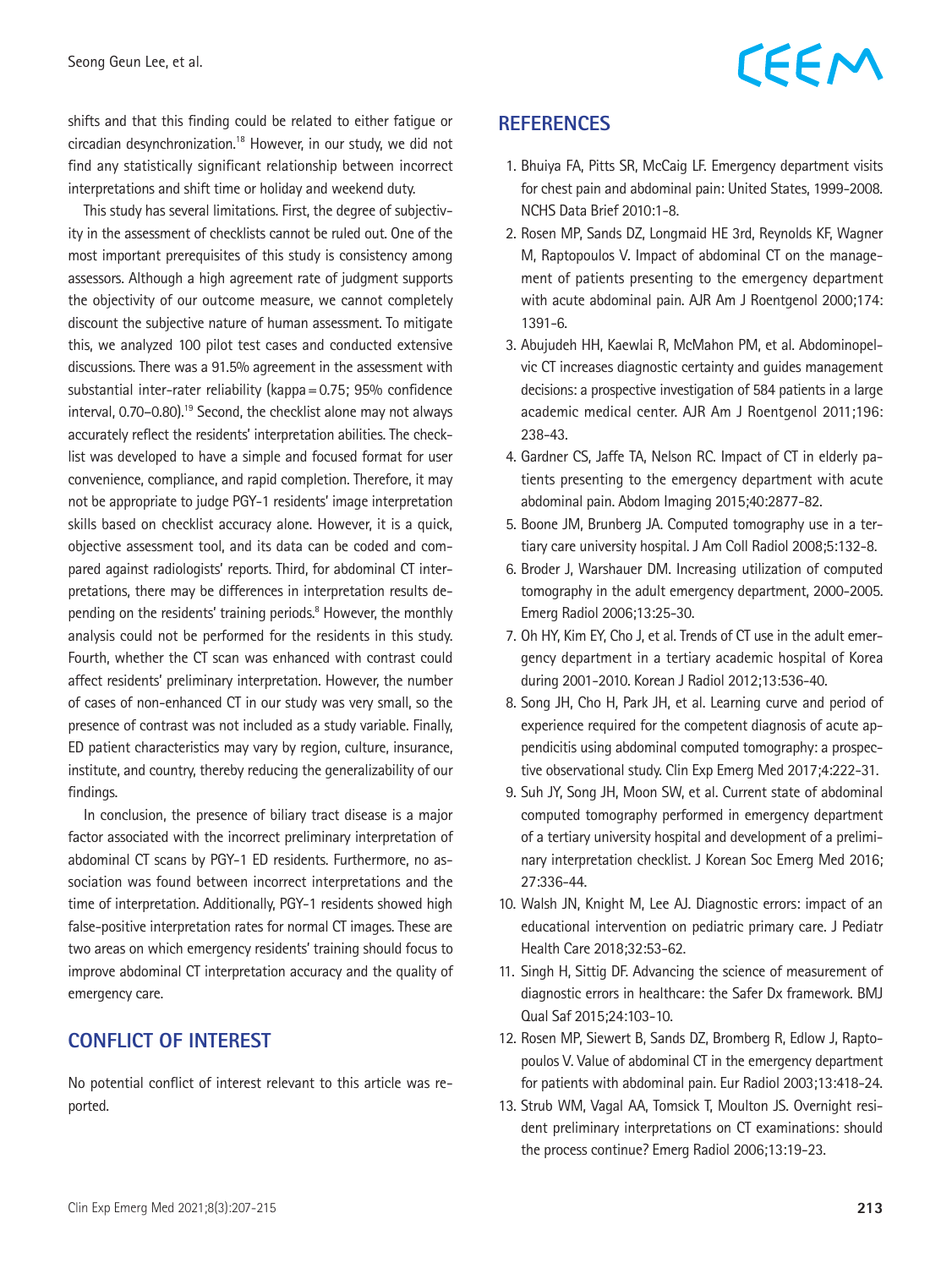- 14. Walls J, Hunter N, Brasher PM, Ho SG. The DePICTORS Study: discrepancies in preliminary interpretation of CT scans between on-call residents and staff. Emerg Radiol 2009;16:303-8.
- 15. Ruchman RB, Jaeger J, Wiggins EF 3rd, et al. Preliminary radiology resident interpretations versus final attending radiologist interpretations and the impact on patient care in a community hospital. AJR Am J Roentgenol 2007;189:523-6.
- 16. Filippi CG, Meyer RE, Cauley K, et al. The misinterpretation rates of radiology residents on emergent neuroradiology magnetic resonance (MR) angiogram studies: correlation with level of residency training. Emerg Radiol 2010;17:45-50.
- 17. Kang MJ, Sim MS, Shin TG, et al. Evaluating the accuracy of emergency medicine resident interpretations of abdominal CTs in patients with non-traumatic abdominal pain. J Korean Med Sci 2012;27:1255-60.
- 18. Ruutiainen AT, Durand DJ, Scanlon MH, Itri JN. Increased error rates in preliminary reports issued by radiology residents working more than 10 consecutive hours overnight. Acad Radiol 2013;20:305-11.
- 19. McHugh ML. Interrater reliability: the kappa statistic. Biochem Med (Zagreb) 2012;22:276-82.